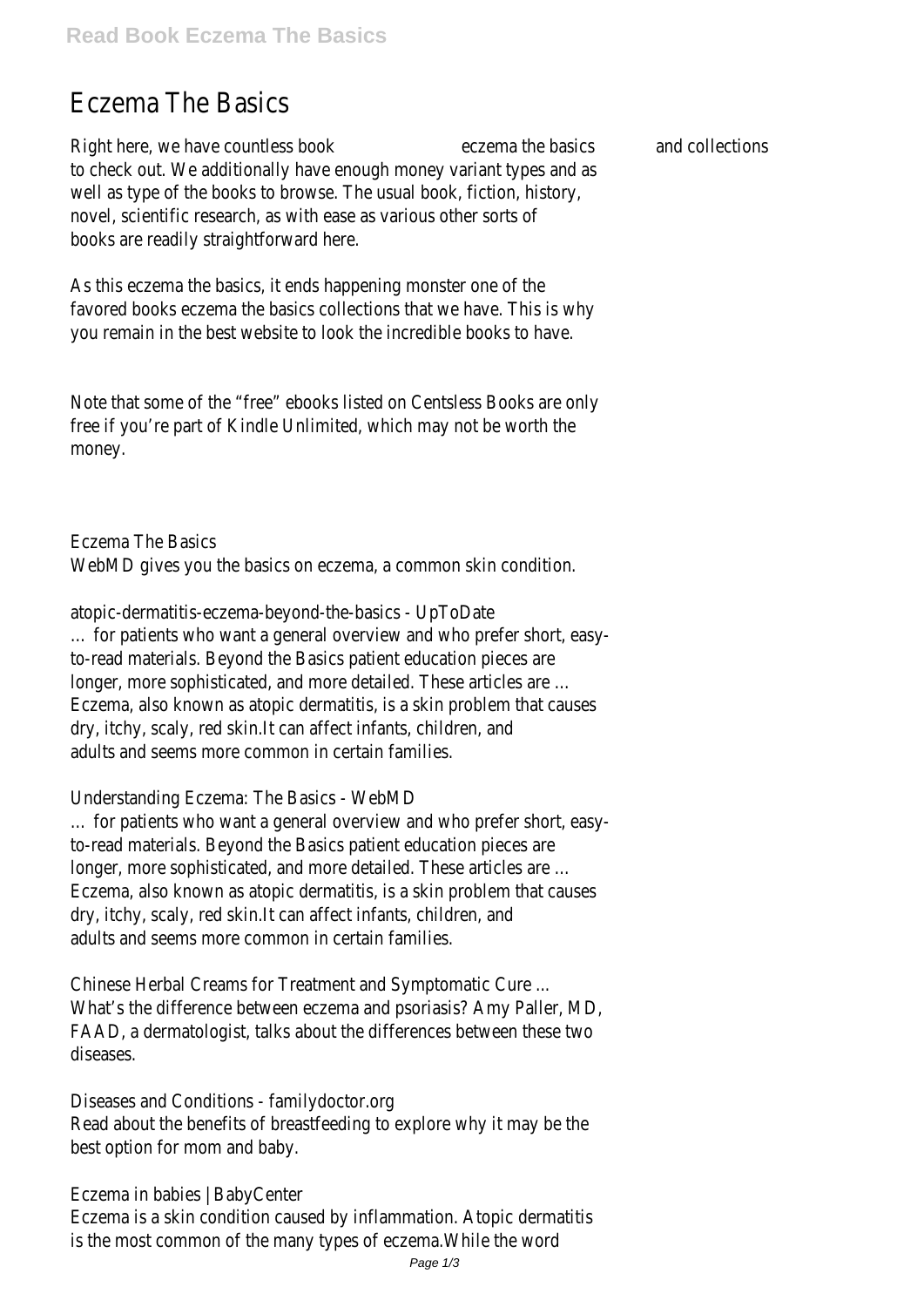"dermatitis" means inflammation of the skin, "atopic" refers to an allergic tendency, which is often inherited.These eczema sufferers have a higher risk of developing other allergic conditions (like asthma or hay fever). ...

## UpToDate

Everybody gets itchy skin once in a while. But when you have longlasting, red, itchy rashes, it could be atopic dermatitis. Better known as eczema, this skin condition is often found in children ...

Eczema Symptoms, Causes, Treatments, and more | HealthCentral Atopic dermatitis (eczema) is a condition that makes your skin red and itchy. It's common in children but can occur at any age. Atopic dermatitis is long lasting (chronic) and tends to flare periodically.

The Benefits of Breastfeeding | Parents

Hand eczema often results from a combination of both genetic (constitutional) factors and contact with irritants (contact irritant dermatitis). In addition some patients may have a contact allergic dermatitis (refer to the related chapter on Eczema: contact allergic dermatitis). This chapter is set out as follows:

What's the difference between eczema and psoriasis? Causes of the most common types of dermatitis include: Atopic dermatitis (eczema). This type is likely related to dry skin, a gene variation, an immune system dysfunction, a skin infection, exposure to food, airborne, or contact allergens, or a combination of these.

Dermatitis - Symptoms and causes - Mayo Clinic

Definition of eczema in babies. Eczema (also called atopic dermatitis) is a skin rash that usually appears before age 5. In babies it tends to show up on the cheeks and scalp, but it may spread to the arms, legs, chest, or other parts of the body.

Eczema Symptoms & Causes | National Eczema Association Eczema is a term for several different types of skin swelling. Eczema is also called dermatitis. Most types cause dry, itchy skin and rashes on the face, inside the elbows and behind the knees, and on the hands and feet. Scratching the skin can cause it to turn red, and to swell and itch even more.

Atopic dermatitis (eczema) - Symptoms and causes - Mayo Clinic Eczema is the name for a group of conditions that cause skin to become red, itchy, inflamed, and sometimes blistering and weeping. Discover the symptoms, causes, and what you can do to help treat all types of eczema: dyshidrotic and nummular eczema, atopic, seborrheic, contact, and stasis dermatitis.

Eczema (Atopic Dermatitis): Symptoms, Causes, Triggers ... Eczema Let's Talk About Eczema We've got the doctor-approved scoop on